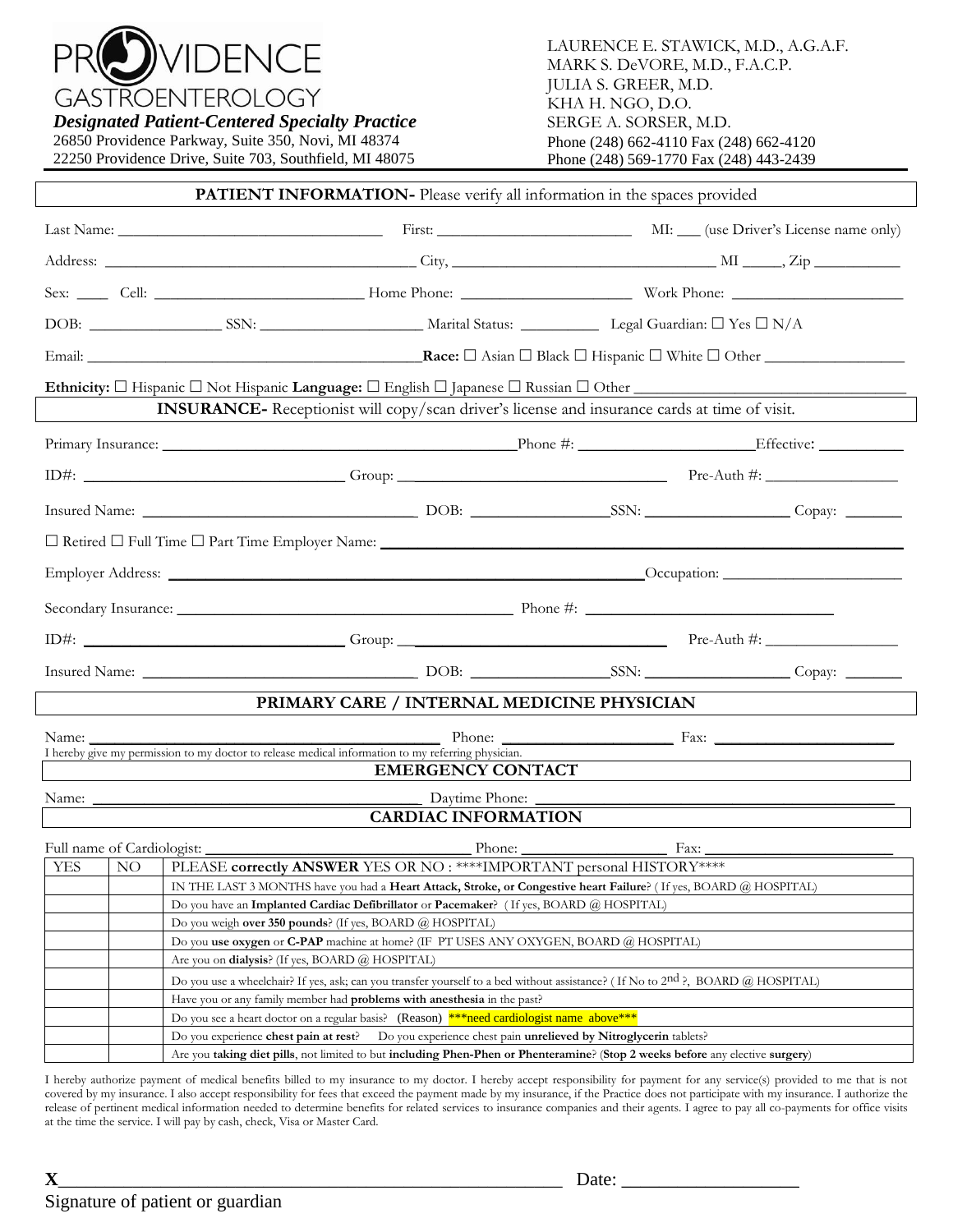

*Designated Patient-Centered Specialty Practice* 26850 Providence Parkway, Suite 350, Novi, MI 48374 22250 Providence Drive, Suite 703, Southfield, MI 48075 LAURENCE E. STAWICK, M.D., A.G.A.F. MARK S. DeVORE, M.D., F.A.C.P. JULIA S. GREER, M.D. KHA H. NGO, D.O. SERGE A. SORSER, M.D. Phone (248) 662-4110 Fax (248) 662-4120 Phone (248) 569-1770 Fax (248) 443-2439

## **PATIENT HEALTH INFORMATION PRIVACY PROTECTION ACT FORM**

# **HIPPA NOTICE OF PRIVACY PRACTICES RELEASE OF INFORMATION FOR TREATMENT, PAYMENT, AND HEALTH CARE OPERATIONS CONCENT**

I, **\_\_\_\_\_\_\_\_\_\_\_\_\_\_\_\_\_\_\_\_\_\_\_\_\_\_\_\_\_\_\_\_\_\_\_\_\_\_\_\_\_\_\_\_\_\_\_** hereby authorize my doctor to use and/or disclose my health information which specifically identifies me or which can reasonably be used to identify me to carry out my treatment, payment and health care operations. I understand that while this consent is voluntary, if I refuse to sign this consent, my gastroenterologist can refuse to treat me.

I have been informed that my doctor has prepared a notice ("NOTICE") which more fully describes the uses and disclosures that can be made of my individually identifiable health information for treatment, payment and health care operations. I understand that I have the right to review such Notice prior to signing this consent.

For Patient Centered Medical Home and other insurance programs, we are required to forward all testing and office notes to your Primary Care Physician for coordination of your care and to avoid any repeated testing.

I understand that I may revoke this consent at any time by notifying my doctor in writing, but if I revoke my consent, such revocation will not affect any actions that my doctor took before receiving my revocation.

I understand that my doctor has reserved the right to change his/her privacy practices and that I can obtain such changed notice upon request.

I understand that I have the right to request that my doctor restricts how my individually identifiable health information is used and/or disclosed to carry out treatment, payment or health operations, but that once such restrictions are agreed to, my doctor must adhere to such restrictions.

**X**\_\_\_\_\_\_\_\_\_\_\_\_\_\_\_\_\_\_\_\_\_\_\_\_\_\_\_\_\_\_\_\_\_\_\_\_\_\_\_\_\_\_\_\_\_\_\_ Date: **\_\_\_\_\_\_\_\_\_\_\_\_\_\_\_\_\_\_\_\_\_\_\_\_\_\_\_\_\_\_**

Signature of patient or guardian

Date of birth: **\_\_\_\_\_\_\_\_\_\_\_\_\_\_\_\_\_\_\_\_\_\_**

| <b>Release of Prescription History</b> |  |
|----------------------------------------|--|
|----------------------------------------|--|

I grant consent to view my prescription history from external sources: \_\_\_\_\_\_\_\_approved, \_\_\_\_\_\_\_\_denied.

**X**\_\_\_\_\_\_\_\_\_\_\_\_\_\_\_\_\_\_\_\_\_\_\_\_\_\_\_\_\_\_\_\_\_\_\_\_\_\_\_\_\_\_\_\_\_\_\_ Date: **\_\_\_\_\_\_\_\_\_\_\_\_\_\_\_\_\_\_\_\_\_\_\_\_\_\_\_\_\_\_**

Signature of patient or guardian

# **Phone Message Consent**

From time to time it may be necessary or desirable to contact patients by phone. To expedite your health care and in the interest of convenience, if you are not available to speak with us directly, we would like to leave a message whenever possible. I give permission to leave relevant medical information on my answering machine or voice mail on my main phone or cell phone number listed under patient information.

Signature of patient or guardian

**X**\_\_\_\_\_\_\_\_\_\_\_\_\_\_\_\_\_\_\_\_\_\_\_\_\_\_\_\_\_\_\_\_\_\_\_\_\_\_\_\_\_\_\_\_\_\_\_ Date: **\_\_\_\_\_\_\_\_\_\_\_\_\_\_\_\_\_\_\_\_\_\_\_\_\_\_\_\_\_\_**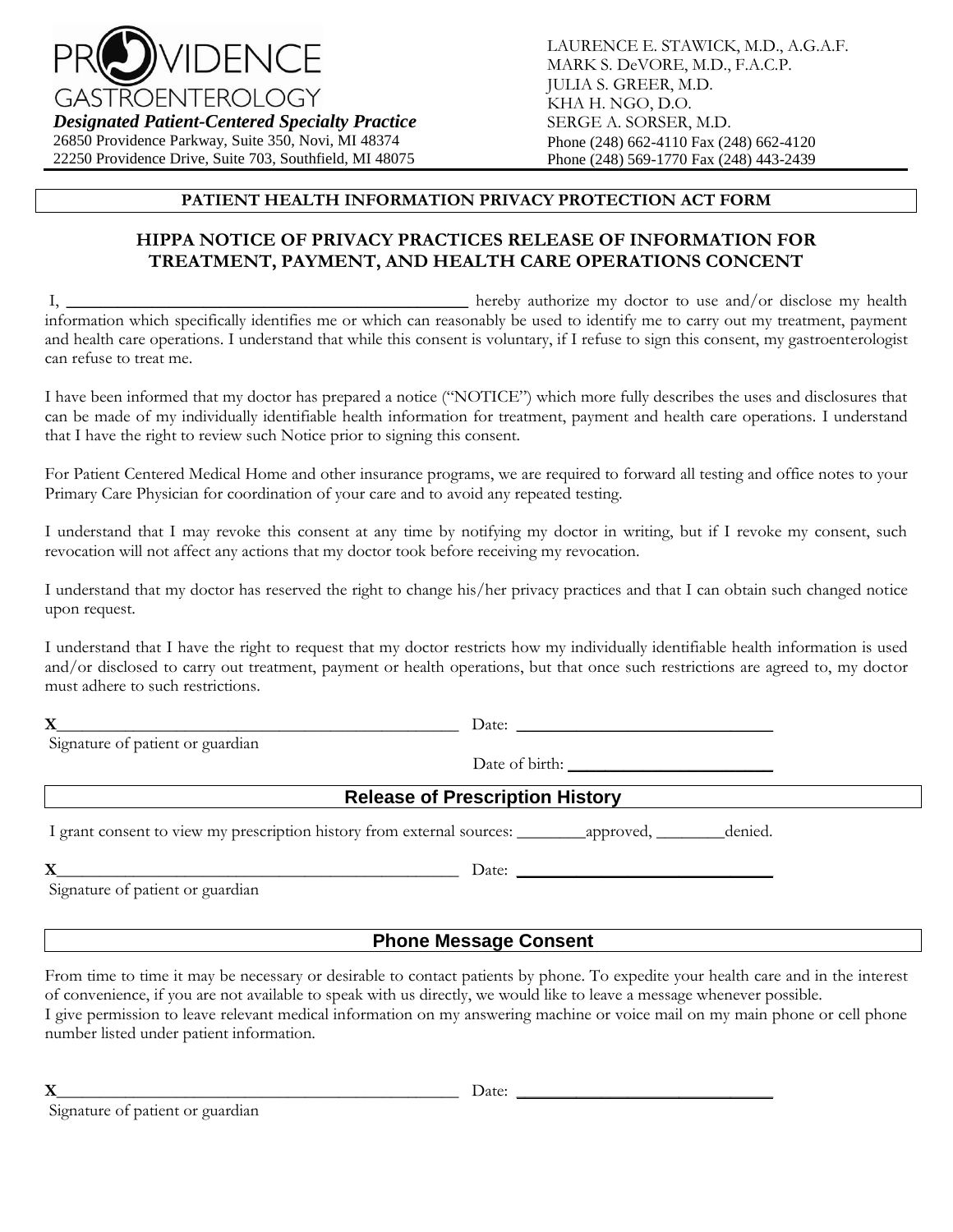

*Designated Patient-Centered Specialty Practice*

26850 Providence Parkway, Suite 350, Novi, MI 48374 22250 Providence Drive, Suite 703, Southfield, MI 48075 LAURENCE E. STAWICK, M.D., A.G.A.F. MARK S. DeVORE, M.D., F.A.C.P. JULIA S. GREER, M.D. KHA H. NGO, D.O. SERGE A. SORSER, M.D. Phone (248) 662-4110 Fax (248) 662-4120 Phone (248) 569-1770 Fax (248) 443-2439

#### **HEALTH INSURANCE DISCLOSURE INFORMATION FORM**

Please check off and fill out all information in the spaces provided.

Reason for today's visit:

Routine Preventive Exam (I have no medical complaint or significant problem/abnormality that I am aware of)

 $\Box$  I have a problem/complaint that I wish to have evaluated/treated by the doctor.

My appointment chief complaint is:

# **INSURANCE COVERAGE, BENEFITS AND AUTHORIZATION**

My insurance plan covers Preventive Medical Services.

My insurance plan does not cover Preventive Medical Services.

 $\Box$  I do not know if my insurance plan covers Preventive Medical Services

I hereby authorize payment of medical benefits billed to my insurance to my doctor. I authorize the release of pertinent medical information needed to determine my benefits for related services to insurance companies and their agents. This office will file a claim in my behalf; however, if my insurance company refuses to pay, for whatever reason, I will pay for same upon written/verbal notice of their refusal. Doctors Stawick, Greer, Ngo & Sorser billing is completed by office billers. Dr. DeVore's billing is completed by Premier Billing Company.

I further agree and understand that this office can only code and file a claim for my visit(s) with a diagnosis that was encountered and documented in my medical record. Thus, to ask this office to change a diagnosis code solely for the purpose of securing reimbursement from any insurance carrier is inappropriate and may result in a fraudulent act(s).

I hereby accept responsibility for payment for any service(s) provided to me that is not covered, not a benefit under my insurance plan, for whatever reason (e.g.; non-covered services, does not pay for preventive medicine visits, my failure to secure a referral from my primary care physician). I also accept responsibility for fees that exceed the payment made by my insurance if the Practice does not participate with my insurance. Failure to pay within 45 days of filing is, for the purpose of this agreement, a refusal to pay.

If I get orders for follow up services, I will be responsible to contact my insurance company to verify my coverage and benefits. I will also check with my insurance to see if I need an authorization for services. I will notify the office well in advance if needed.

Our policy is to collect for any unpaid balances and office copays at the time of check in. My current account balance is **\_\_\_\_\_\_\_\_\_\_**. I agree to pay all co-payments for office visits at the time the service. If my **co-payment is not paid**, I agree be charged the additional processing expenses. A **\$10.00 service fee** monthly for mailing invoices and processing may be charged to my account over and above my normal co-payment. In the event I do not pay for these or any other services provided me when due, I agree to pay all cost of collection, including reasonable attorney fees, whether or not a lawsuit is commenced as part of the collection process.

|                                  | Date:          |
|----------------------------------|----------------|
| Signature of patient or guardian |                |
|                                  | Date of birth: |
|                                  |                |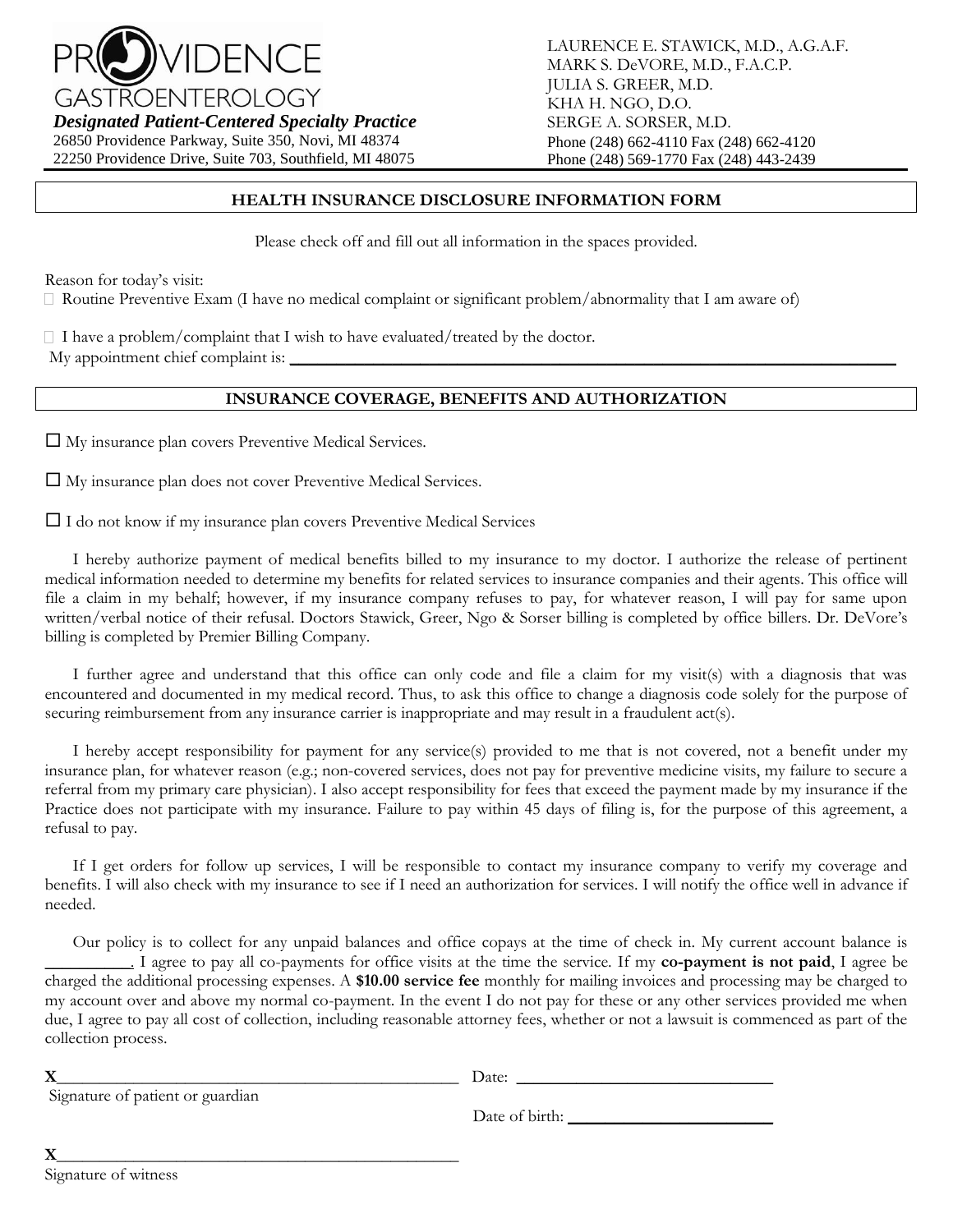

*Designated Patient-Centered Specialty Practice*

26850 Providence Parkway, Suite 350, Novi, MI 48374 22250 Providence Drive, Suite 703, Southfield, MI 48075 LAURENCE E. STAWICK, M.D., A.G.A.F. MARK S. DeVORE, M.D., F.A.C.P. JULIA S. GREER, M.D. KHA H. NGO, D.O. SERGE A. SORSER, M.D. Phone (248) 662-4110 Fax (248) 662-4120 Phone (248) 569-1770 Fax (248) 443-2439

# **PATIENT SPECIALIST PARTNERSHIP AGREEMENT**

### **As a part of your Patient-Centered Medical Home Neighborhood, we welcome you to our Specialty Practice!**

We are partnering with your Primary Care Physician (PCP) who is your *Patient Centered Medical Home*. We are sharing their commitment to effectively and efficiently work together to manage your care. As your Specialist, we will be sharing information about your condition and provide recommendations, guidance and periodic follow-up.

A Patient-Centered Medical Home - neighborhood (PCMH-n) is a system of care in which a team of health professionals' work together to provide your entire healthcare needs. You, the patient, are the most important part of the PCMH-n. When you take an active role in your health and work closely with us, you can be sure that you're getting the care you need.

#### **We trust you as our patient to:**

- Make healthy decisions about your daily habits and lifestyle
- Seek the advice of your PCP before you see other physicians.
- Tell us what medications you are taking.
- See your PCP for all preventive services
- Keep your appointments as scheduled, or call and let us know when you are unable to keep your appointment.
- Follow the care plan that is agreed upon-or let us know why you cannot follow the plan so we can try to help you.

#### **As your Specialist I will:**

- Communicate with your Primary Care Physician (PCP) and provide timely written reports.
- Notify your PCP of no-shows, cancellations and other actions that may place your care in jeopardy.
- Notify your PCP if you are being referred to another specialist
- Remind you of tests due and inform you of your test results
- End every visit with clear instructions about expectations, treatment goals, and how I will coordinate with your PCP

Coordination of care and communication back to your PCP is my priority. Should you have other physicians managing your care please inform them that I am the specialist managing your **digestive (GI)** condition and that I require communication regarding any treatment that may affect my treatment plan.

#### **PRACTICE HOURS- Monday, Tuesday, Wednesday, Thursday, Friday (8:00 a.m. - 4:00 p.m.)**

- Should you have an AFTER HOURS issue please contact me for your **digestive (GI)** condition. For after hour emergencies you can also call our answer service Perfect Serve at 866-830-7280. I will direct you with next steps. If it is non emergent and can be treated within an Urgent Care setting I will refer you to Novi Urgent Care or an urgent care closer to your home.
- Should you have an issue not pertaining to my care, please contact your Primary Care Physician.
- Should you need a refill on a medication that I prescribed for you please contact my office during business hours, or just ask your pharmacy to send a request for a refill via e-prescribe, this type of request goes directly to me.

Ask any of our staff about Community Services or contact the following: NEED HELP? 2-1-1 is now available. Dial 211 from any phone and you will be connected with a referral hotline that can connect you with non-profit agencies in your area that can help with Human, Health and social needs (i.e., utilities, housing, health insurance, food, diapers, etc.) A listing of the area resources can also be found on this website: <http://www.referweb.net/uwjc>

Please see the following page to sign up for our private Patient Web Portal. We have a Patient Portal that supports two-way, secure and compliant communication. Thank you.

**X**\_\_\_\_\_\_\_\_\_\_\_\_\_\_\_\_\_\_\_\_\_\_\_\_\_\_\_\_\_\_\_\_\_\_\_\_\_\_\_\_\_\_\_\_\_\_\_ Date: **\_\_\_\_\_\_\_\_\_\_\_\_\_\_\_\_\_\_\_\_\_\_\_\_\_\_\_\_\_\_** Signature of patient or guardian

Date of birth: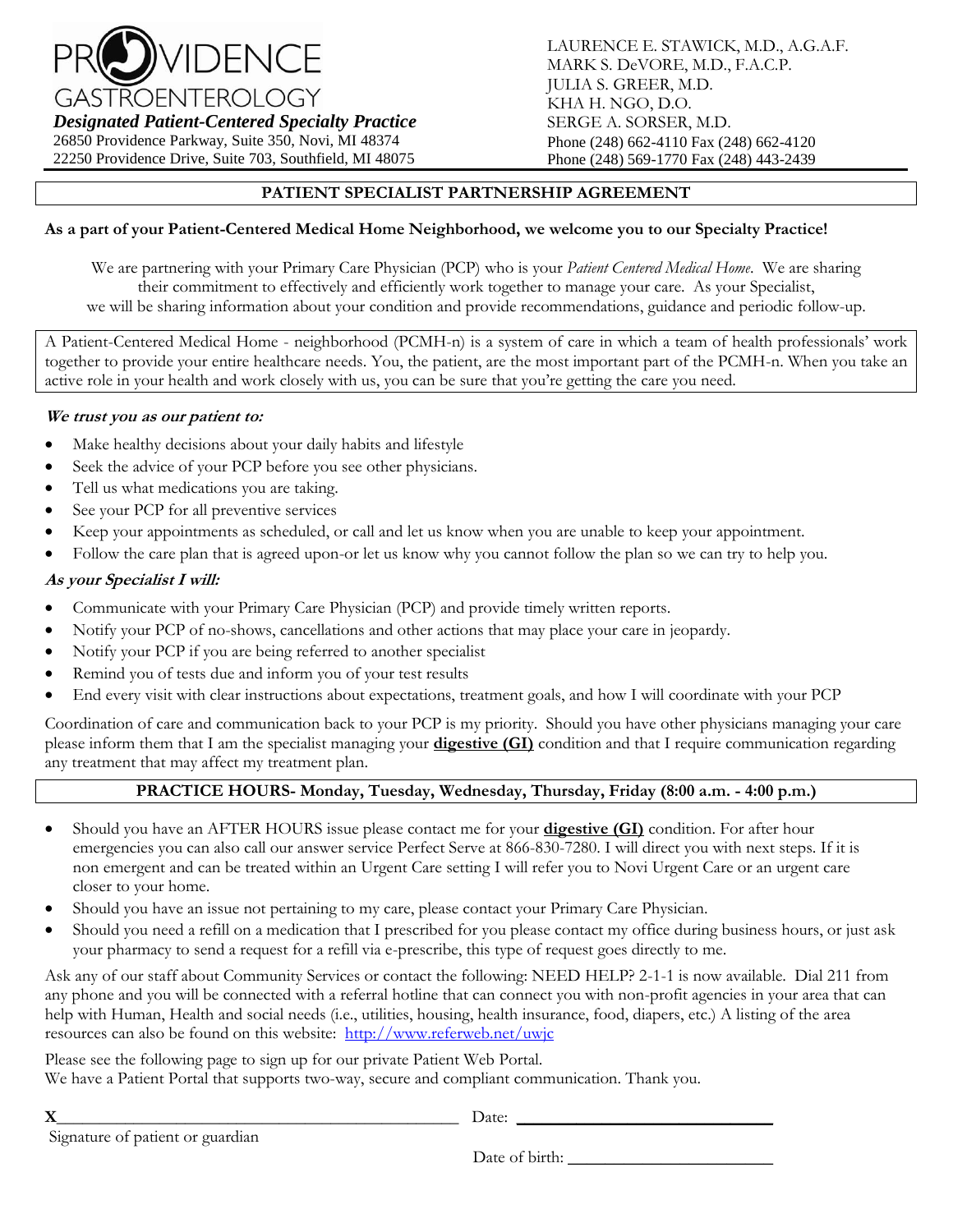

*Designated Patient-Centered Specialty Practice* 26850 Providence Parkway, Suite 350, Novi, MI 48374

22250 Providence Drive, Suite 703, Southfield, MI 48075

LAURENCE E. STAWICK, M.D., A.G.A.F. MARK S. DeVORE, M.D., F.A.C.P. JULIA S. GREER, M.D. KHA H. NGO, D.O. SERGE A. SORSER, M.D. Phone (248) 662-4110 Fax (248) 662-4120 Phone (248) 569-1770 Fax (248) 443-2439

## **PATIENT PORTAL AUTHORIZATION**

Purpose of this Form: Dr. Mark S. DeVore, Dr. Julia S. Greer, Dr. Kha Ngo, Dr. Serge Sorser, Dr Laurence Stawick offers secure viewing and communication as a service to patients who wish to view parts of their records and communicate with our staff and physicians. Secure messaging can be a valuable communications tool, but has certain risks. In order to manage these risks we need to impose some conditions of participation. This form is intended to show that you have been informed of these risks and the conditions of participation, and that you accept the risks and agree to the conditions of participation.

How the Secure Patient Portal Works: A secure web portal is a type of webpage that uses encryption to keep unauthorized persons from reading communications, information, or attachments. Secure messages and information can only be read by someone who knows the right password or pass- phrase to log in to the portal site. Because the connection channel between your computer and the website uses secure sockets layer technology you can read or view information on your computer, but it is still encrypted in transmission between the website and your computer.

Protecting Your Private Health Information and Risks: This method of communication and viewing prevents unauthorized parties from being able to access or read messages while they are in transmission. No transmission system is perfect and we will do our best to maintain electronic security. However, keeping messages secure depends on two additional factors:

1) the secure message must reach the correct email address, and

2) only the correct individual (or someone authorized by that individual) must be able to have access to the message.

Only you can make sure these two factors are present. **It is imperative that our practice has your correct e-mail address and that you inform us of any changes to your e-mail address.** 

You also need to keep track of who has access to your email account so that only you, or someone you authorize, can see the messages you receive from us. You are responsible for protecting yourself from unauthorized individuals learning your password. If you think someone has learned your password, you should promptly go to the website and change it.

Types of Online Communication/Messaging:

**Online communications should never be used for emergency communications or urgent requests. If you have an emergency or an urgent request, you should contact your physician via telephone.**

If there is information that you don't want transmitted via online communication, please inform your practice.

Patient Acknowledgement and Agreement: I acknowledge that I have read and fully understand this consent form and the Policies and Procedures regarding the Patient Portal that appears at log in. I understand the risks associated with online communications between my physician and me, and consent to the conditions outlined herein. In addition, I agree to follow the instructions set forth herein, including the Policies and Procedures set forth in the log in screen, as well as any other instructions that my physician may impose to communicate with patients via online communications. I understand and agree with the information that I have been provided.

 $\Box$  No e-mail  $\Box$  Will not disclosed (not interested, don't want, too many e-mails, etc.)

 $\Box$  Email address:

**X**\_\_\_\_\_\_\_\_\_\_\_\_\_\_\_\_\_\_\_\_\_\_\_\_\_\_\_\_\_\_\_\_\_\_\_\_\_\_\_\_\_\_\_\_\_\_\_ Date: **\_\_\_\_\_\_\_\_\_\_\_\_\_\_\_\_\_\_\_\_\_\_\_\_\_\_\_\_\_\_**

Signature of patient or guardian

Date of birth: **\_\_\_\_\_\_\_\_\_\_\_\_\_\_\_\_\_\_\_\_\_\_**